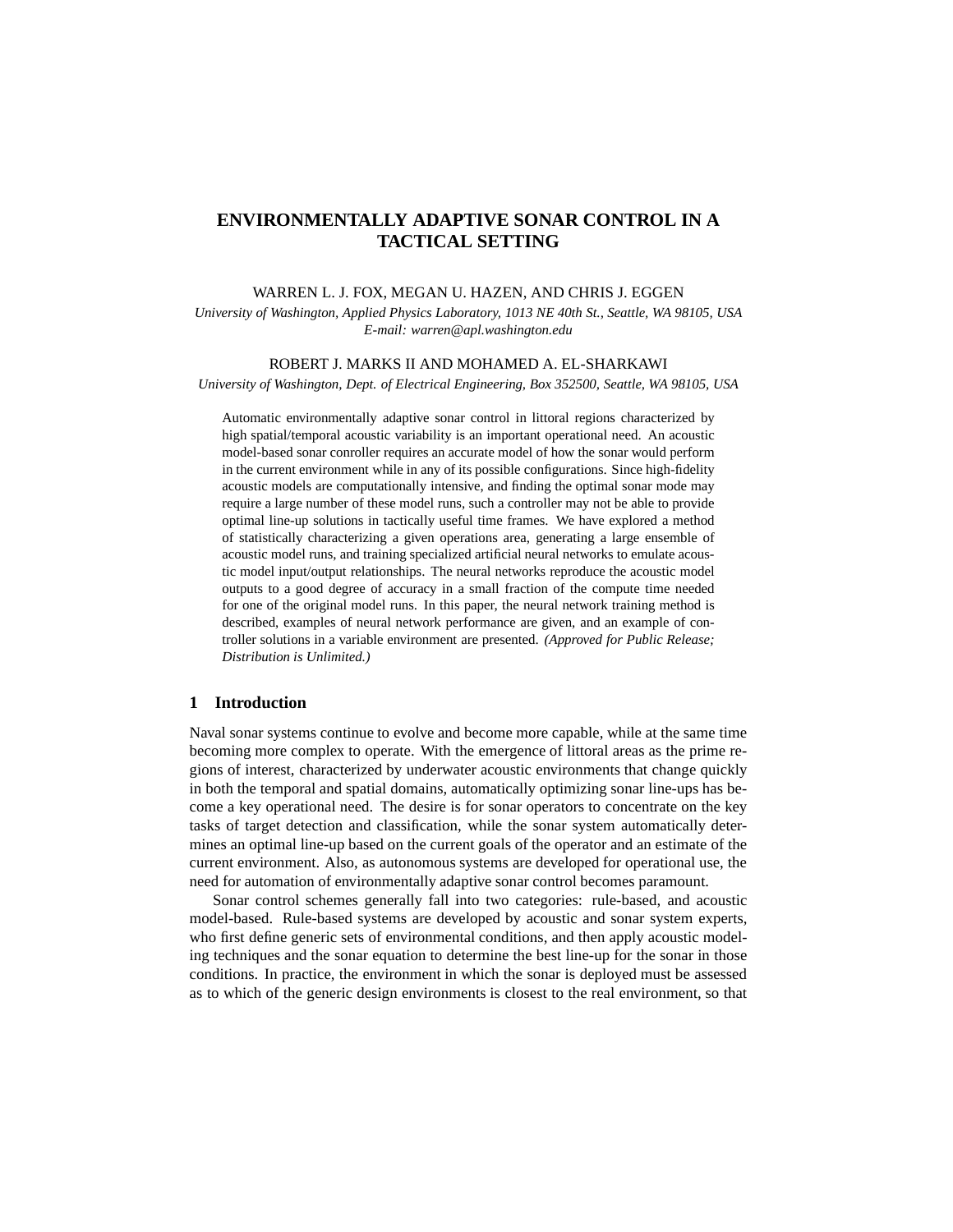the proper sonar line-up can be set. Although relatively simple and with a low real-time computational burden, rule-based controllers may not be able to take into account all of the environmental variability that may confront the sonar system and its operators.

Model-based controllers embed an acoustic model in the real-time controller. Typically, the best available estimate of the current environment is fed into the controller which makes acoustic performance predictions for the various possible line-ups of the sonar system. The line-up that best satisfies some performance metric (which may change based on the current employment of the sonar) is chosen. Although a model-based controller is more readily able to adapt to finer scale environmental conditions than a rule-based controller, high-fidelity acoustic models are computationally intensive. Assessing the performance of the various modes of the sonar may take too much time to be useful in an environment with high temporal/spatial variability, or may require excessive computing resources.

In this paper, we present a method of training artificial neural networks to emulate the input/output relations of a computationally intensive acoustic model for use in a sonar controller, either shipboard or aboard an autonomous vehicle. The advantage of using the neural networks is that they generate these acoustic model emulations orders of magnitude faster than it would take the original high-fidelity acoustic model to run, using modest computing resources. We describe the basic neural network training methodology, along with some special techniques developed specifically for this application. We also show some examples of the training performance. Finally, we give an example of control solutions obtained using a neural network.

# **2 Neural Network Training**

# *2.1 Basic Idea*

Neural networks are mathematical constructs loosely modeled on biological neural interconnections [1]. Figure 1 shows a schematic of how the neural network training is performed in this application. In the figure, a multilayer perceptron neural network is established with an input layer, one hidden layer, and an output layer. The number of hidden layers and number of nodes in each layer are design parameters, and must be considered carefully for each application. In Fig. 1, only some of the connections between layers are shown for illustration purposes. In reality, each node in any given layer is connected to every other node in the preceding and following layers.

The input layer contains parameters describing the sonar (e.g., center frequency, bandwidth, vertical steering angle, etc.) and parameters describing the environment (e.g., wind speed, bottom type, sound speed, etc.). These values on the input layer of the neural network are also used as inputs to an acoustic model. In the case of Fig. 1, the model computed signal-to-interference ratio for hypothetical locations of a target in a vertical slice of the ocean. The outputs of the model are assigned to nodes of the output layer of the neural network. The network is then trained using error back-propagation [1], so that when these inputs are presented to the neural network, a forward computation through the neural network reproduces, to some level of fidelity, the outputs of the acoustic model. Neural networks used in this fashion are sometimes referred to as "regression machines," or as "associative memories."

For neural networks with three hidden layers and roughly 50 nodes per layer, one of these forward computations takes about 5 milliseconds on a standard (circa 2002) desktop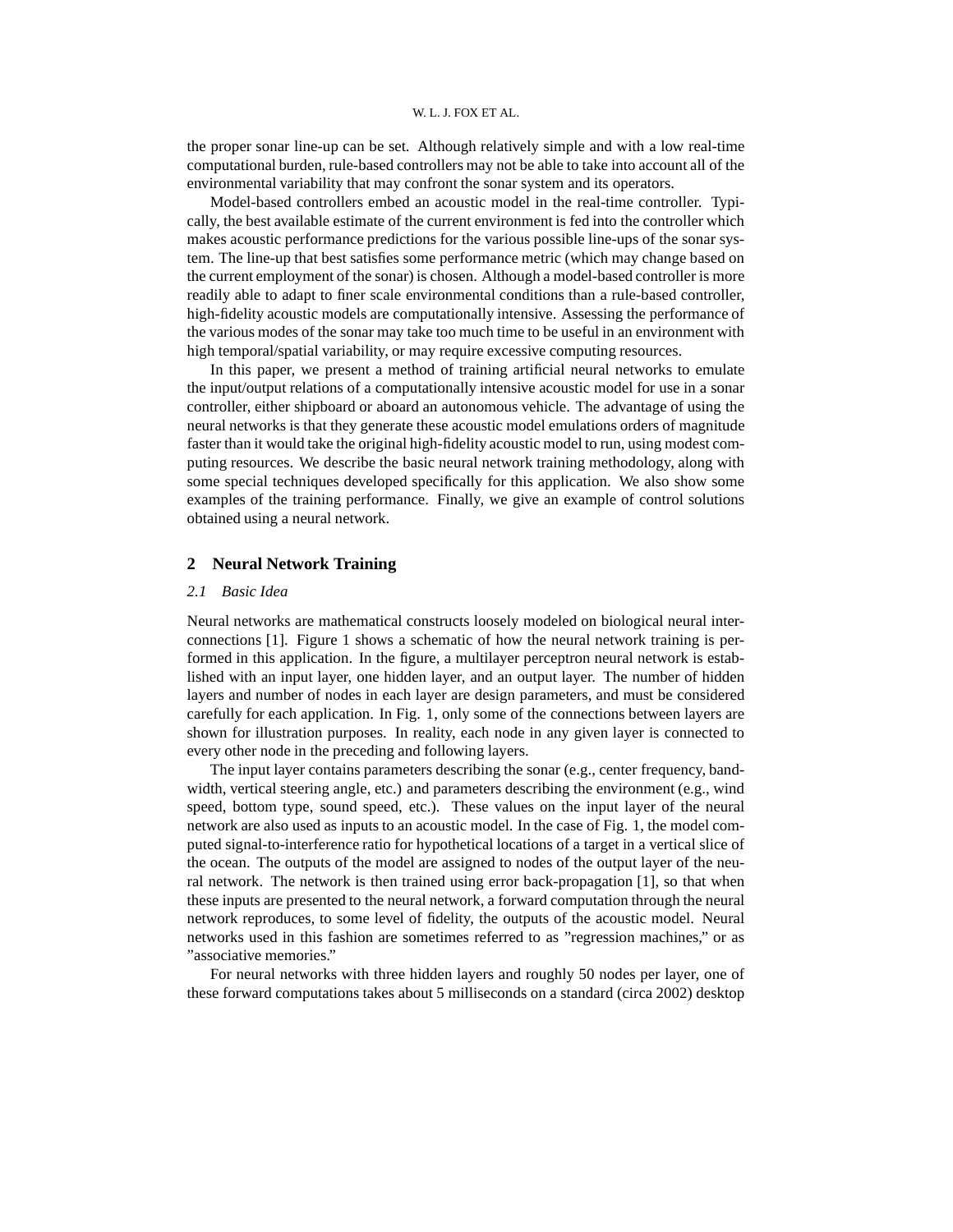#### ENVIRONMENTALLY ADAPTIVE SONAR CONTROL



Figure 1. Neural network training on acoustic model output.

workstation. High-fidelity acoustic models may take on the order of 60 seconds for the original computation. In practice, the training data generation and neural network training would take place in laboratories with high-performance computing facilities, and the neural network subroutines would be installed on the sonar platform for use in the real-time sonar controller.

# *2.2 Training Data*

The neural networks are actually trained on an ensemble of acoustic model runs. In order to generate this ensemble, we define a geographic region in which the sonar system will be operating, and statistically characterize both the environmental parameters in this region and the possible settings of the sonar parameters. For example, we may allow wind speed to be a uniform random variable between 0 and 12 m/s, while volume scattering strength is Gaussian with mean -75  $dB/m^3$  and variance of 5  $dB/m^3$ .

For training the neural network, a standard set of depths at which sound speed in the water column will be specified must be defined. Care must be taken with variables where correlation is important, such as sound speed profile. Simply allowing the various points to vary independently as a function of depth might produce unrealistic sound speed profiles. A technique has been developed [2] for generating realistic sound speed profiles by collecting sets of historical sound speed profiles for an area, computing the covariance matrix, and multiplying the Cholesky factors of the covariance matrix by a set of independent random numbers. The first and second order statistics of the data are thereby maintained in the randomly generated sound speed profile data.

In our development of this technology, we have limited the geographic region being characterized to boxes  $O \sim 1^{\circ}$  square, and generated sets of acoustic models with 20,000-40,000 members. As the geographic area grows and encompasses more environmental variability, the training set would need to grow and the structure of the neural network may also need to be modified.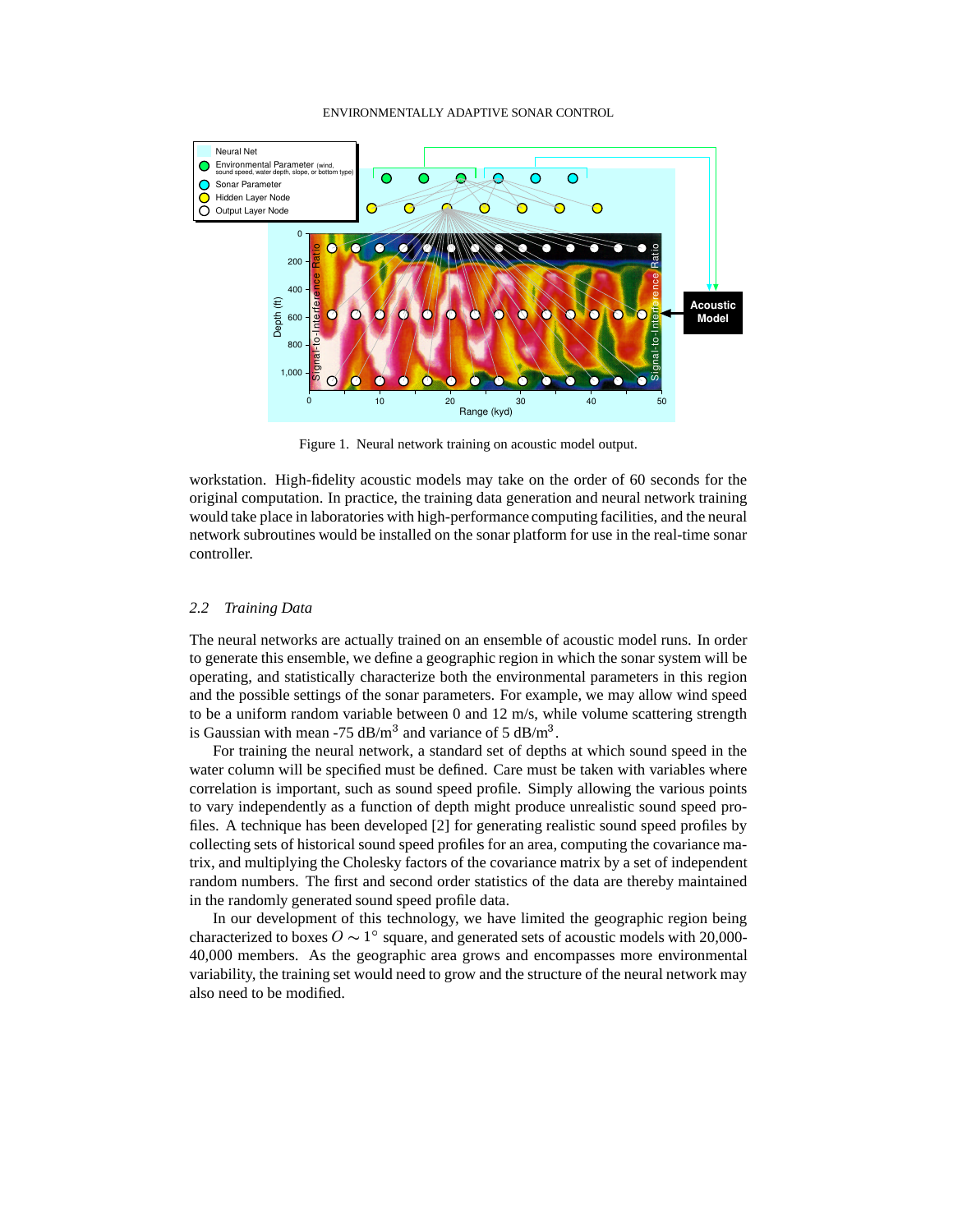

Figure 2. Example of two-way transmission loss used for neural network training.

### *2.3 Training for variable bathymetry*

Figure 2 shows a typical transmission loss plot (two-way) used in neural network training. The dark portion at the bottom of the figure corresponds to the sea bottom, in which we assume the acoustic field levels are very low and are not part of our modelling process. We have made a bilinear approximation to the bottom bathymetry for our current development, meaning that the input layer to the neural network has four nodes corresponding to a description of bathymetry (depth at source, range of breakpoint, depth of breakpoint, and depth at final range). This approximation could be expanded at the cost of more nodes on the input layer, although the bilinear approximation has shown to be fairly robust in our testing [2].

An important issue with the neural network training has to do with the bathymetry. As with the other parameters, the bathymetry is generated randomly for the different members of the ensemble input sets, meaning that certain range-depth pixels would be in the water column for some cases and in the sea bottom for others. Early training efforts simply considered all output pixels in a uniform manner, but the transition from water column to below the seabed was difficult for the networks to learn, resulting in unacceptably high errors. A novel technique for avoiding this problem was developed [3,4], dubbed "don't care training." Here, during error backpropagation training, weights connected to output nodes associated with pixels in the sea bottom are not updated. See references [3,4] for a more complete description of the technique.

# **3 Neural network results**

### *3.1 Training data*

Figure 3 shows some examples from a neural network trained on modelled two-way tranmission loss for an active sonar. The first column contains four samples from a training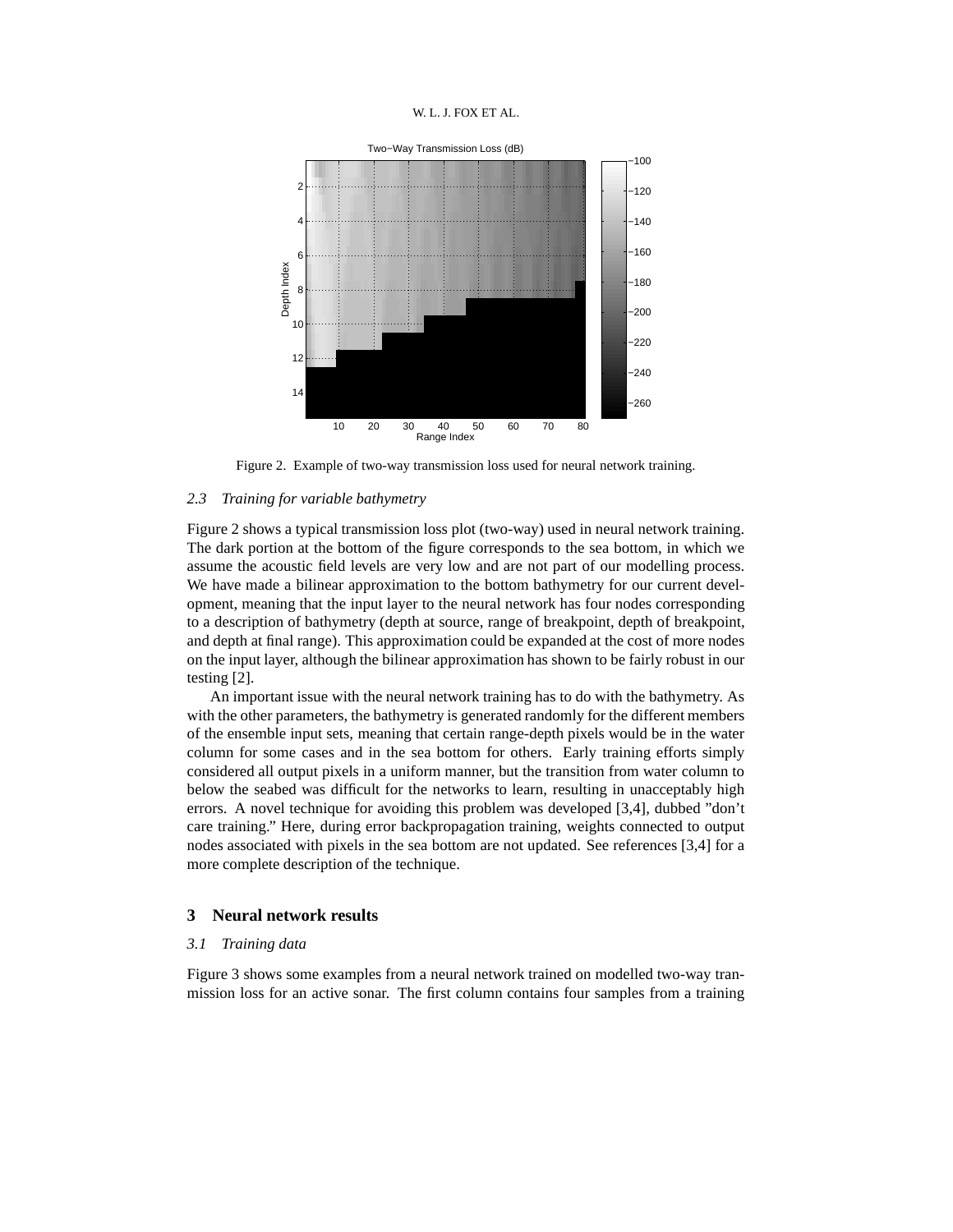



Figure 3. Examples of neural network performance on two-way transmission loss: training data.

set of 40,000 model runs, generated as described in the previous section. The second column contains the corresponding neural network outputs when the model parameters used to generate the results in the first column are placed on the input nodes of the neural network. The third column containes the absolute values of the difference between the first and second column.

The example in the first row is for a case of a downward refracting sound speed profile and a low-loss bottom, resulting in the arching pattern seen in the first plot. The neural network reproduces the pattern early in range, but tends to smear the arch energy in range and depth at longer ranges. The error plot shows the residual of the arching pattern at the longer ranges. One reason for this behavior is the sensivity of the acoustic model to small changes in input values. For example, a small change in sound speed profile can change the exact location in the range/depth plane of the arching patterns, and this sensitivity is difficult to train for. For use in a controller, it may be enough to know that there are significant amounts of energy propagating out to a particular range withough knowing the detailed structure of the acoustic field. Even if the actual acoustic model were embedded in the controller, imprecise knowledge of model input parameters would lead to imprecise location of these types of structures.

The second row is a case of a shallow surface duct and a low-loss bottom resulting in significant sub-duct propagation. The surface duct is fairly well reproduced by the neural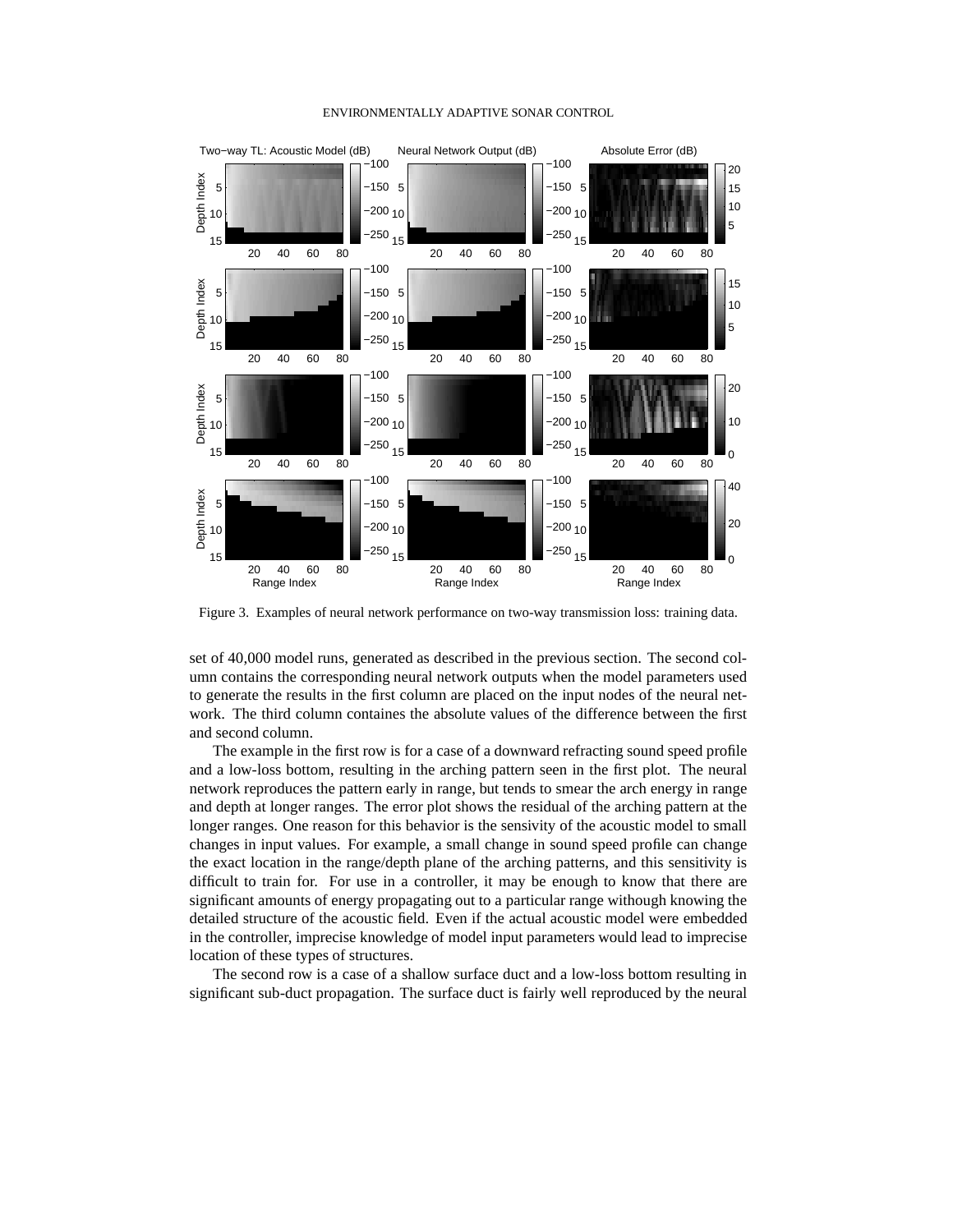

Figure 4. Examples of neural network performance on two-way transmission loss: testing data.

network, with increasing errors at long range. Again, for use in a controller, the most important piece of information may be the existence of the duct, not the exact level of the acoustic field in the duct.

The third row is a case of a downward refracting sound speed profile and a high loss bottom. Note that the neural network correctly reproduced the differences in the general trends between the low loss bottom in the first example and the high loss bottom here. Note that an arching pattern also exists here, although it is only evidenced by the residual seen in the error plot. Since it is occurring in an area of very high transmission loss, it would probably not be an issue for a controller.

The fourth row shows an example of down-slope propagation. The neural network reproduces fairly well the general trends of the propagation, with the exception of some high errors at the furthest ranges.

# *3.2 Testing data*

As with any neural network application, assessment of the performance must be made using testing data, i.e., data that was not used during the training process. Figure 4 is formatted similar to Fig. 3, but has examples of testing data. The input parameters were generated similarly to the training data.

Note that similar characteristics are evident in the training examples: general acoustic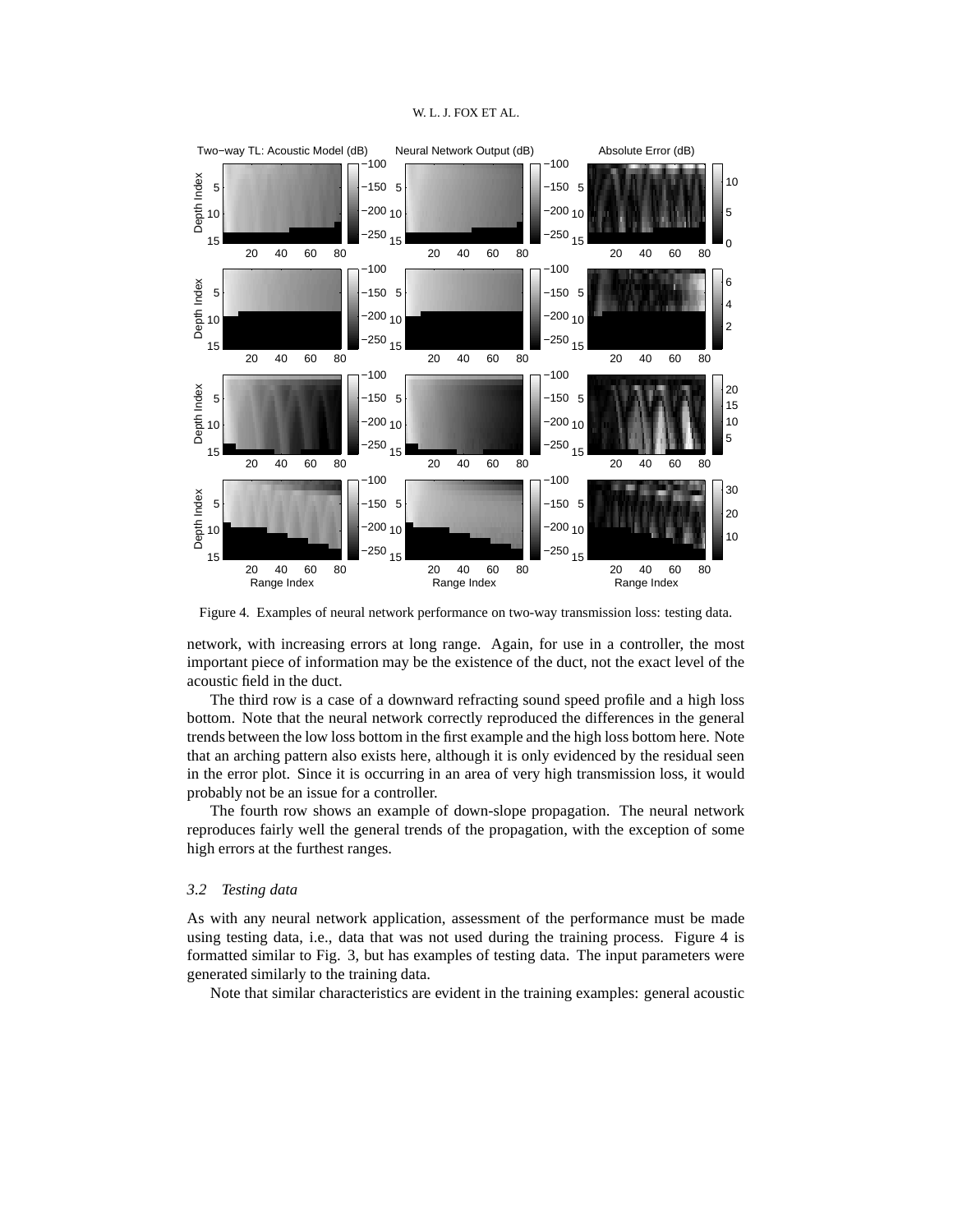#### ENVIRONMENTALLY ADAPTIVE SONAR CONTROL



Figure 5. Examples of controller results.

trends are represented fairly well, and some details (i.e., arching patterns) are smeared (or averaged) in range and depth. This gives us confidence that the neural network has not over-trained on the data (referred to as "memorizing").

# **4 Controller results**

Figure 5 shows the results of using a neural network trained using the above-described method in a sonar controller. In this case, the data used in the training was signal-tointerference ratio (SIR) for an active sonar, assuming a hypothetical target with a fixed low target strength at all possible locations in the water column.

The environment was held constant except for the bottom type, which was varied from very soft (high loss) to very hard (low loss). The bottom is characterized by the parameter  $\phi$ , where  $\phi = -\log_2(d)$ , where d is the grain size in mm. The parameter  $-\phi$  (note the sign change) was used as an input to the acoustic model used for neural network training, and subsequently to the neural network itself on one of the nodes in the input layer. The variation of grain size is shown in the bottom right plot of Fig. 5.

The left two plots of Fig. 5 show range-depth maps of SIR, with a target search area outlined in a white box. This is the region over which the controller was required to obtain the maximum average SIR. The controller was allowed to control the vertical steering angle